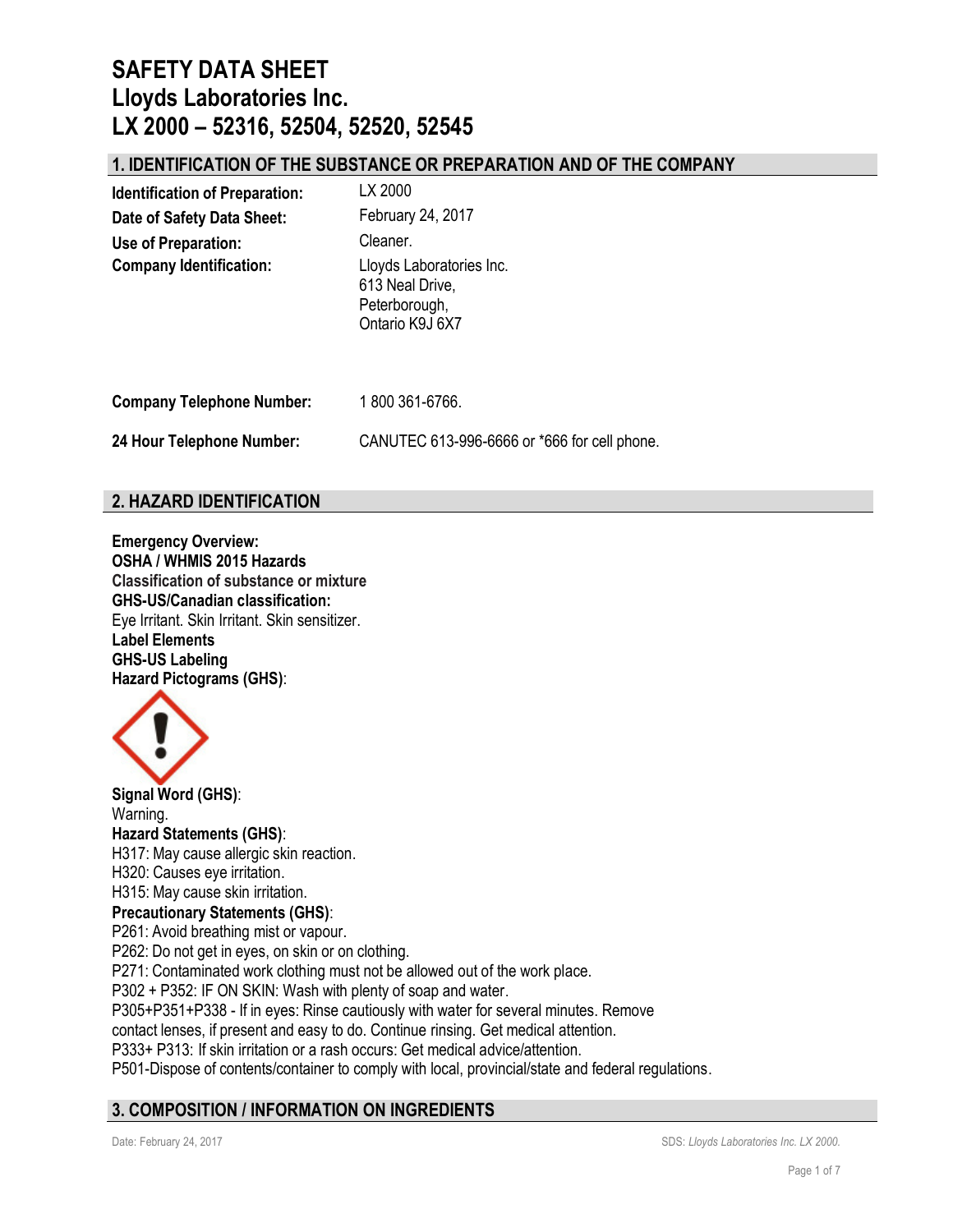#### **Chemical Description:** Chemical Blend

| Ingredient                         | CAS#       | $%$ by<br>Wt | <b>Classification</b>                    |
|------------------------------------|------------|--------------|------------------------------------------|
| Alcohol ethoxylate                 | 68002-97-1 | $3 - 7$      | Skin irritation Category 3-H316          |
|                                    |            |              | Eye Irritation Category 2B - H320        |
| D Limonene                         | 5989-27-5  | $1-5$        | Acute Toxicity Category 4 (Oral) - H302  |
|                                    |            |              | Skin Irritation Category 2 - H315        |
|                                    |            |              | Skin sensitizer Category 1-H317          |
| Dipropylene Glycol Monoethyl Ether | 34590-94-8 | $1-5$        | Acute Toxicity Category 5 (Oral) - H303  |
|                                    |            |              | Eye Irritation Category 2B-H320          |
|                                    |            |              | STOT Repeated Exposure Category 2 - H373 |

| <b>4. FIRST AID MEASURES</b> |                                                                                                                                                                                      |
|------------------------------|--------------------------------------------------------------------------------------------------------------------------------------------------------------------------------------|
| Inhalation:                  | Remove to fresh air. If symptoms persist consult physician.                                                                                                                          |
| <b>Eye Contact:</b>          | Remove contacts. Flush with water for at least 20 minutes, occasionally lifting the<br>upper and lower eyelids. Repeat if required. If irritation persists get medical<br>attention. |
| <b>Skin Contact:</b>         | Thoroughly wash exposed skin with soap and water. Remove any contaminated<br>clothing and wash before reuse.                                                                         |
| Ingestion:                   | Wash out mouth with water. Drink plenty of water. Do not induce vomiting unless<br>directed by medical personnel. Never give anything to an unconscious person. Get<br>medical aid.  |
| <b>Notes to Physician:</b>   | Treatment based on judgment of attending physician.                                                                                                                                  |

| <b>5. FIRE FIGHTING MEASURES</b>                                                |                                                                                                                                                                                    |
|---------------------------------------------------------------------------------|------------------------------------------------------------------------------------------------------------------------------------------------------------------------------------|
| Suitable extinguishing media:                                                   | Flood with water for extinguishing agent. CO2, dry chemical, alcohol resistant<br>foam.                                                                                            |
| Unsuitable extinguishing media:                                                 | None known.                                                                                                                                                                        |
| Special exposure hazards:                                                       | Thermal decomposition releases irritating gases.                                                                                                                                   |
| Special safety equipment:<br>Fire and explosion:<br><b>Further information:</b> | Self-contained positive pressure breathing apparatus and protective clothing.<br>Not flammable. Not an explosive hazard.<br>Keep containers and surrounding cool with water spray. |

### **6. ACCIDENTAL RELEASE MEASURES**

**Personal Precautions, Protective Equipment and Emergency Procedures General Measures:** Do not get in eyes, on skin, or on clothing. Do not breathe vapour or mist. **For Non-Emergency Personnel Protective Equipment:** Use appropriate personal protection equipment (PPE). **Emergency Procedures:** Evacuate unnecessary personnel. **For Emergency Personnel** Protective Equipment: Equip cleanup crew with proper protection. **Emergency Procedures:** Ventilate area.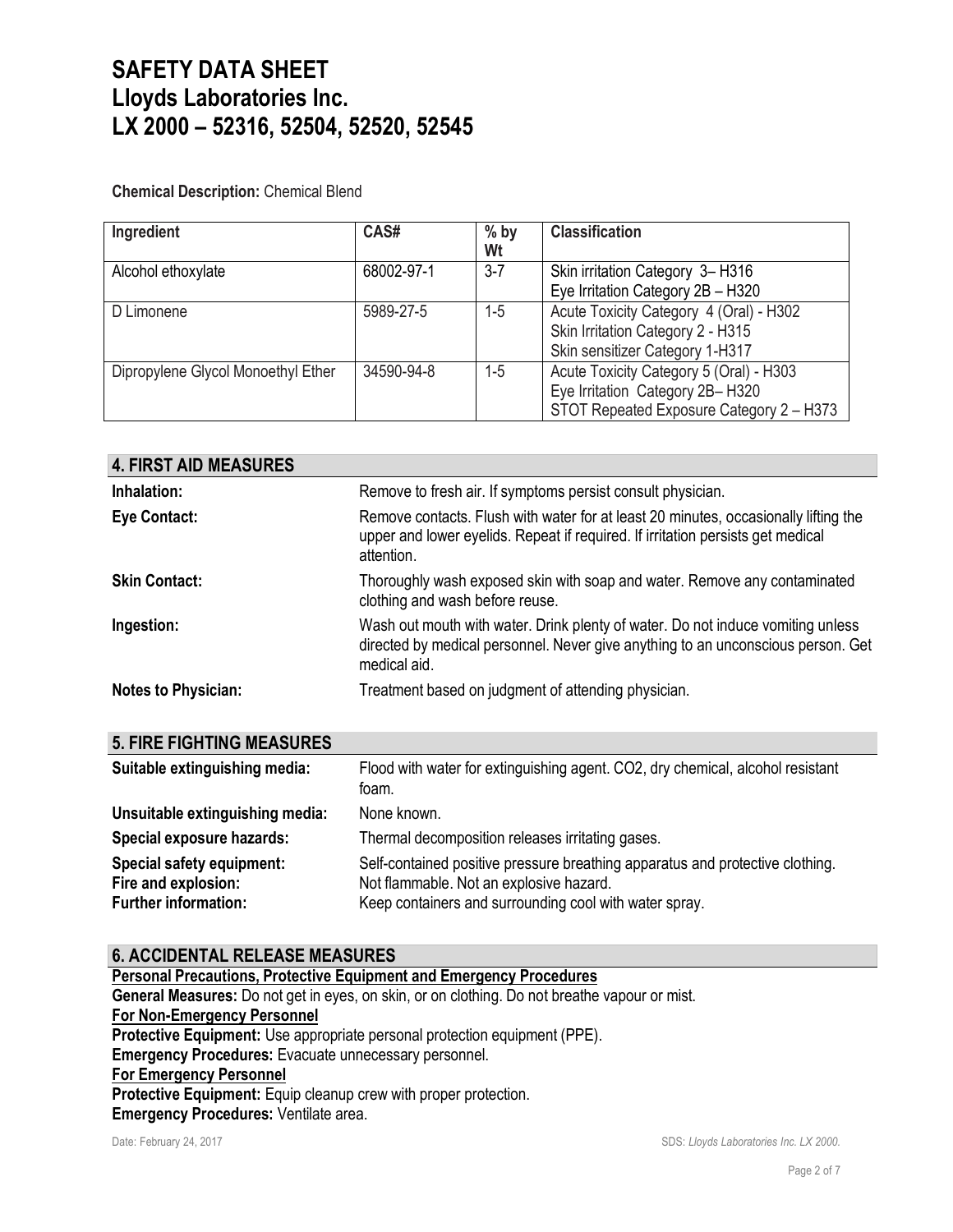### **Environmental Precautions**

Prevent entry to sewers and public waters.

**Methods and Material for Containment and Cleaning Up**

**For Containment:** Contain any spills with dikes or absorbents to prevent migration and entry into sewers or streams. **Methods for Cleaning Up:** Clear up spills immediately with absorbent and dispose of waste safely. **Reference to Other Sections:** See Heading 8. Exposure controls and personal protection.

### **7. HANDLING AND STORAGE**

#### **Precautions for safe handling:**

Ensure good ventilation/exhaustion at the workplace. Prevent formation of aerosols. Avoid splashes or spray in enclosed areas. **Information about fire and explosion protection:** Keep respiratory protective device available. No special measures required. **Conditions for safe storage, including any incompatibilities: Storage:** Acids, Oxidizers, reducing agents. **Requirements to be met by storerooms and receptacles:** Store in a cool location. Avoid storage near extreme heat, ignition sources or open flame. **Information about storage in one common storage facility:** Do not store together with alkaline products or strong acids. Store away from oxidizing agents. Store away from foodstuffs. **Further information about storage conditions:** Store in cool, dry conditions in well sealed receptacles. Store receptacle in a well ventilated area. Keep container tightly sealed.

**Specific end use(s)** No further relevant information available.

### **8. EXPOSURE CONTROLS / PERSONAL PROTECTION**

| <b>Respiratory protection:</b> | Use local exhaust or dilution ventilation.                                                             |
|--------------------------------|--------------------------------------------------------------------------------------------------------|
| Hand protection:               | Hand cleaner.                                                                                          |
| Eye protection:                | Safety goggles or full face shield.                                                                    |
| <b>Skin protection:</b>        | Use body-covering impervious clothing.                                                                 |
| <b>Working hygiene:</b>        | Take usual precautions when handling. Workers should wash hands before<br>eating, drinking or smoking. |
| <b>Exposure Guidelines:</b>    | No ingredients with exposure levels.                                                                   |

#### **9. PHYSICAL AND CHEMICAL PROPERTIES**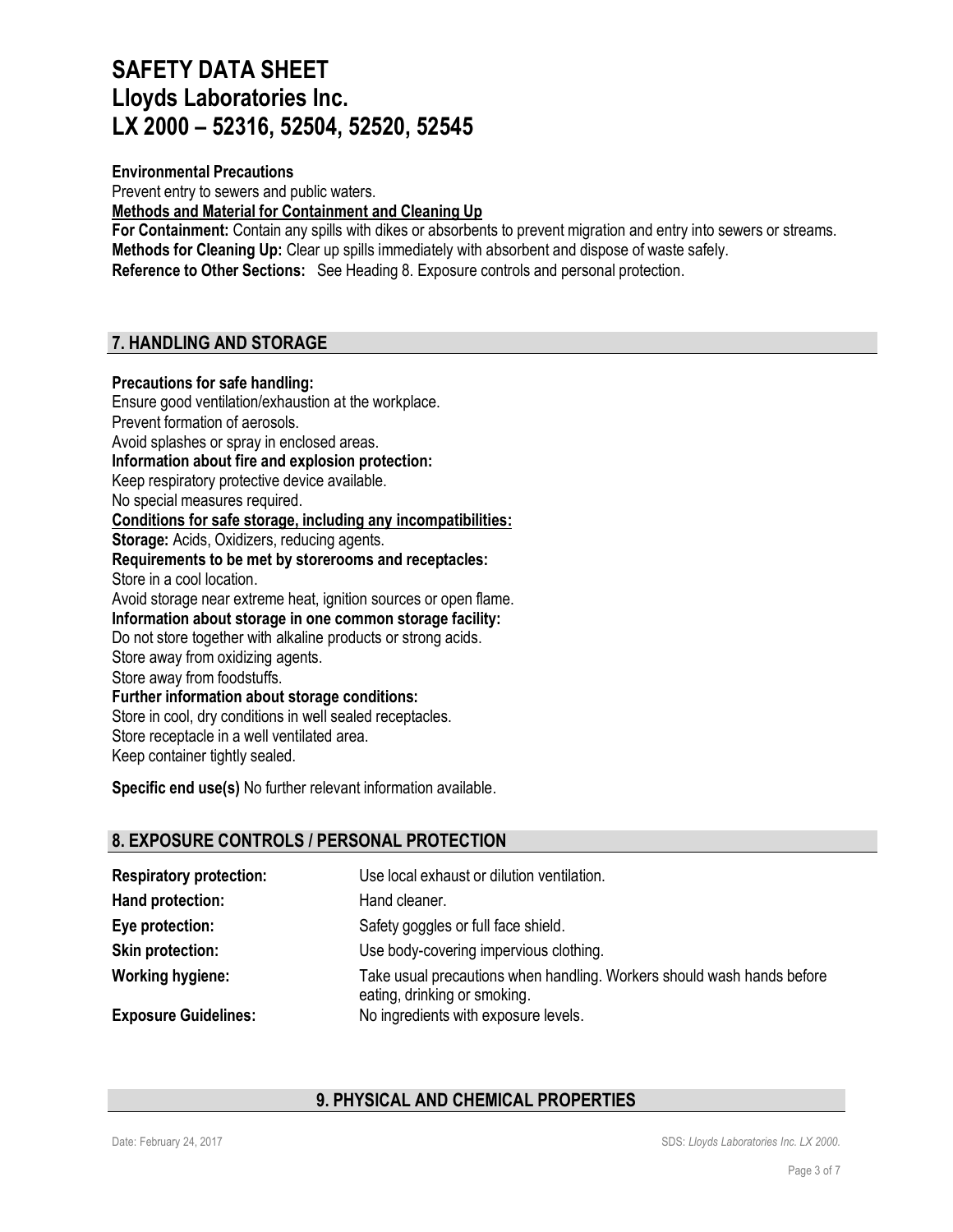## **Physical and Chemical Properties**

| <b>Physical State</b>               | Liquid.              |                        |                    |
|-------------------------------------|----------------------|------------------------|--------------------|
| Appearance                          | Clear.               | <b>Odour</b>           | Mild Citrus.       |
| Colour                              | Orange.              | <b>Odour Threshold</b> | No data available. |
| <b>Property</b>                     | <b>Values</b>        | <b>Remarks/Method</b>  |                    |
| pH                                  | $10.5 - 11.0$ .      | None known.            |                    |
| <b>Melting/Freezing Point</b>       | No data available.   | None known.            |                    |
| <b>Boiling Point/Range</b>          | No data available.   | None known.            |                    |
| <b>Flash Point</b>                  | Not applicable.      | None known.            |                    |
| <b>Evaporation Rate</b>             | Similar.             | None known.            |                    |
| Flammability (solid, gas)           | Not flammable.       | None known.            |                    |
| <b>Flammability Limit in Air:</b>   |                      |                        |                    |
| <b>Upper Limit</b>                  | No data available.   | None known.            |                    |
| <b>Lower Limit</b>                  | No data available.   | None known.            |                    |
| <b>Vapour Pressure</b>              | No data available.   | None known.            |                    |
| <b>Vapour density</b>               | No data available.   | None known.            |                    |
| <b>Specific Gravity</b>             | $0.99 - 1.01$ g/cm3. |                        |                    |
| <b>Water Solubility</b>             | Soluble in water.    | None known.            |                    |
| <b>Solubility Other Solvents</b>    | No data available.   | None known.            |                    |
| <b>Partition Coefficient:</b>       |                      |                        |                    |
| n-octanol/water                     | No data available.   | None known.            |                    |
| <b>Autoignition temperature</b>     | No data available.   | None known.            |                    |
| <b>Decomposition</b>                | No data available.   | None known.            |                    |
| <b>Temperature</b>                  |                      |                        |                    |
| <b>Kinematic Viscosity</b>          | No data available.   | None known.            |                    |
| <b>Dynamic Viscosity</b>            | No data available.   | None known.            |                    |
| <b>Explosive Properties</b>         | No data available.   | None known.            |                    |
| <b>Oxidizing Properties</b>         | No date available.   | None known.            |                    |
| <b>Other Properties:</b>            |                      |                        |                    |
| <b>Softening Point</b>              | No data available.   |                        |                    |
| <b>VOC Content %</b>                | No data available.   |                        |                    |
| <b>Particle Size</b>                | No data available.   |                        |                    |
| <b>Particle Size Distribution</b>   | No data available.   |                        |                    |
| <b>10. STABILITY AND REACTIVITY</b> |                      |                        |                    |
|                                     |                      |                        |                    |

| <b>Reactivity</b>                             | Stable.                                                                                   |  |
|-----------------------------------------------|-------------------------------------------------------------------------------------------|--|
| <b>Chemical stability</b>                     | Stable under recommended handling and storage conditions (see<br>section 7).              |  |
| Thermal decomposition/conditions to<br>avoid: | No decomposition if used and stored according to specifications.                          |  |
| <b>Possibility of hazardous reactions</b>     | Hazardous polymerization will not occur.                                                  |  |
| <b>Conditions to avoid</b>                    | Direct sunlight. Extremely high or low temperatures. Contact with<br>metallic substances. |  |
| <b>Hazardous decomposition products</b>       | Carbon oxides (CO, CO2). Sodium oxides.                                                   |  |
| Date: February 24, 2017                       | SDS: Lloyds Laboratories Inc. LX 2000.                                                    |  |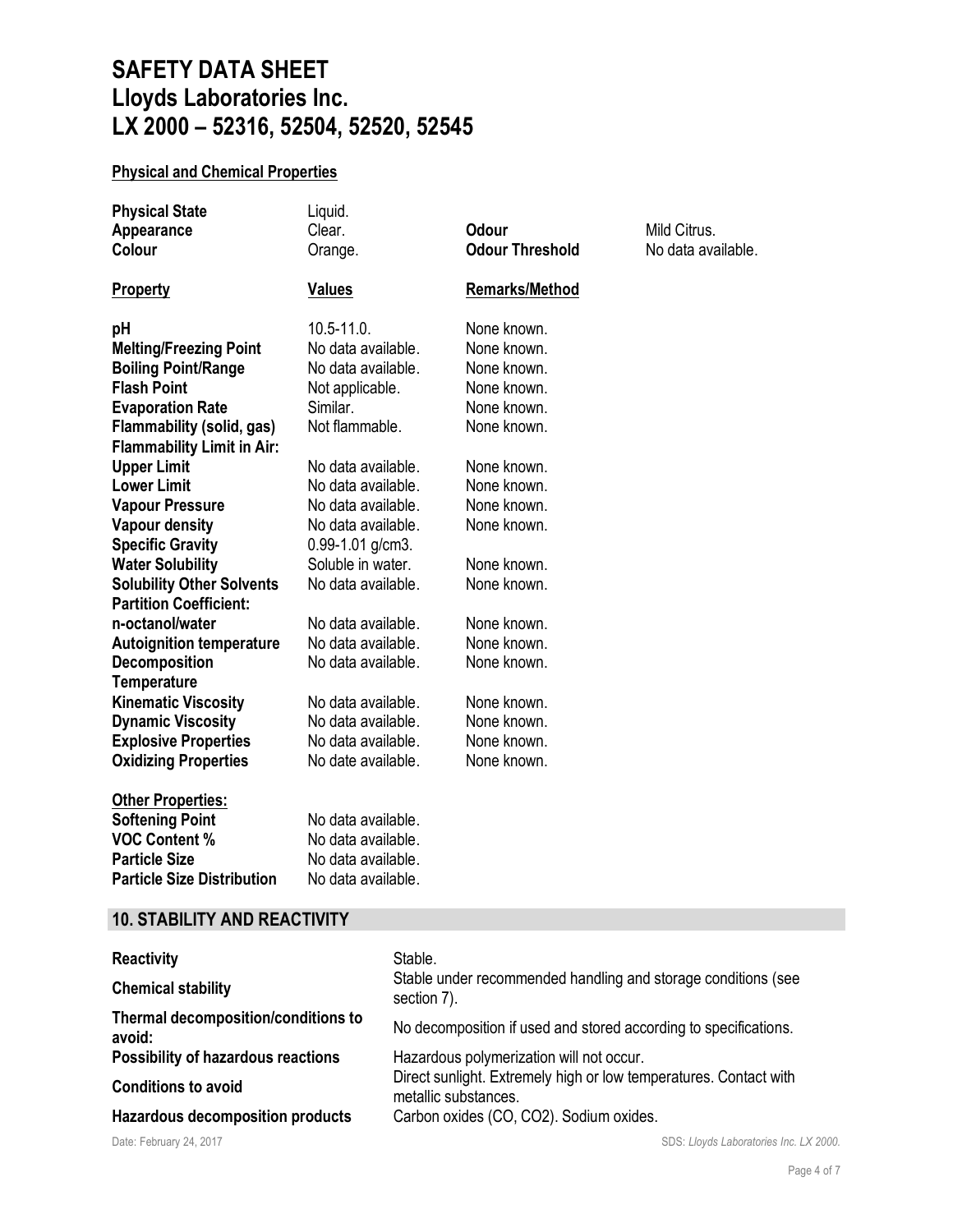**Hazardous polymerization** Will not occur.

**Materials to avoid** Reducing agents. Strong acids.

### **11. TOXICOLOGICAL INFORMATION**

**Information on toxicological effects Acute toxicity:** Harmful if swallowed. **LD/LC50 values relevant for classification:** Calculated LD 50 (Oral) Rat > 2,000 mg per Kg. **On the skin:** Causes drying of the skin. **On the eye:** Causes pain and redness. **Respiratory or Skin Sensitization:** Skin D 'limonene. **Additional toxicological information: Carcinogenicity: Chemical Name:** None.

### **12. ECOLOGICAL INFORMATION**

| Toxicity:                             | Not classified.                                                          |
|---------------------------------------|--------------------------------------------------------------------------|
| <b>Persistence and Degradability:</b> | Not available.                                                           |
| <b>Bioaccumulative Potential:</b>     | Not available.                                                           |
| <b>Mobility in Soil:</b>              | Not available.                                                           |
| <b>Other Adverse Effects:</b>         |                                                                          |
| <b>Other Information:</b>             | All of the organic components of this product are readily biodegradable. |

#### **13. DISPOSAL**

**Waste Disposal Recommendations:** Dispose of waste material in accordance with all local, regional, national, and international regulations.

**Ecology – Waste Materials:** Avoid release to the environment.

#### **14. TRANSPORTATION INFORMATION**

**U.S. Department of Transportation (DOT):** Not regulated. **Canadian TDG (Road & Rail):** Not regulated. **Water Transportation (IMO):** Not regulated. **Air Transportation (IATA):** Not regulated.

### **15. REGULATORY INFORMATION**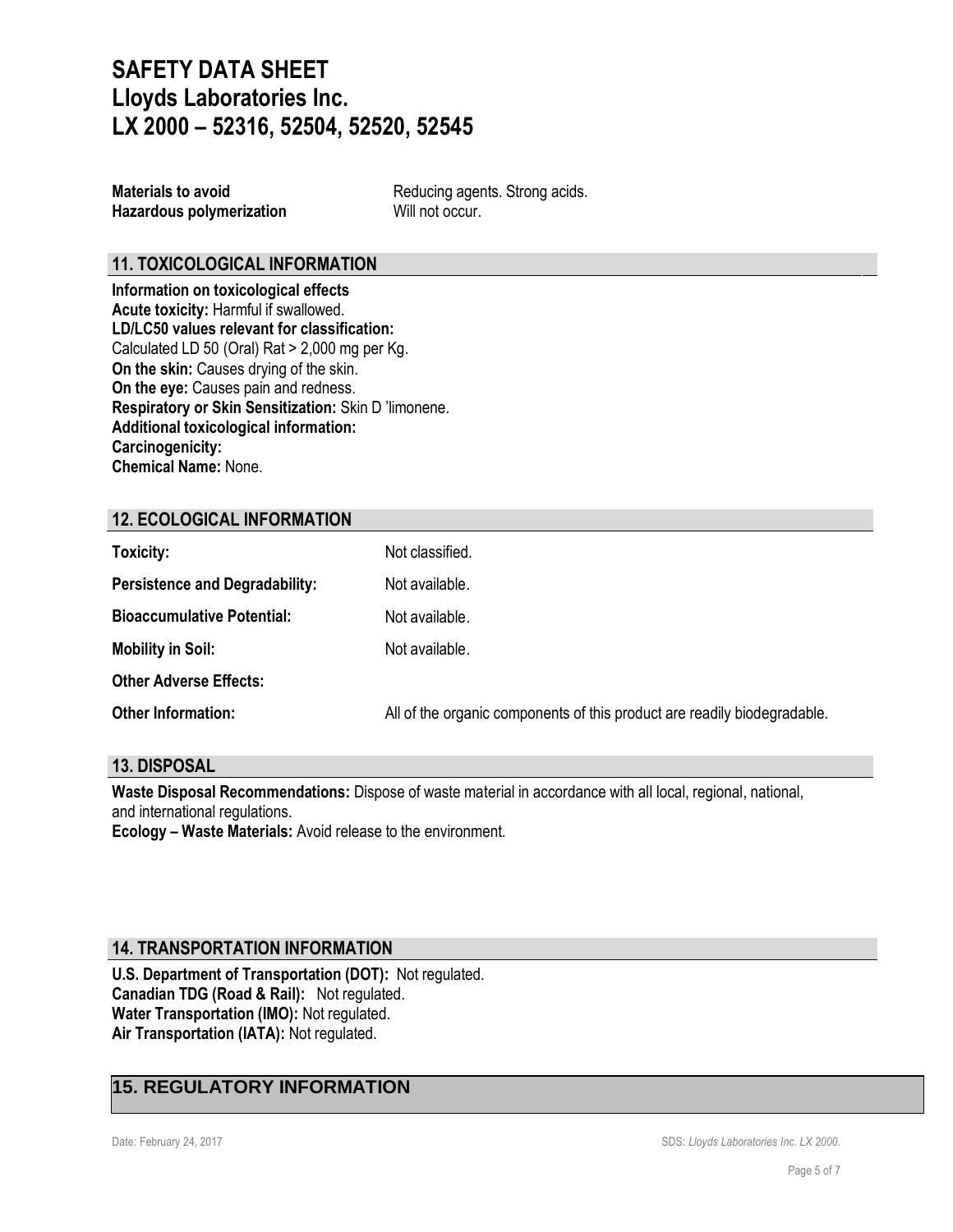#### **Occupational Health & Safety Regulations: WHMIS 1988 Classification: Toxic T D2B**

**OSHA & WHMIS:** MSDS prepared pursuant to the Hazard Communication Standard (CFR29 1910.1200) and Canadian WHMIS regulations (Controlled Products Regulations under the Hazardous Products Act).

| <b>International Inventories</b> |           |
|----------------------------------|-----------|
| TSCA                             |           |
| <b>DSL/NDSL</b>                  |           |
| <b>EINECS/ELINCS</b>             | Complies. |
| <b>ENCS</b>                      | Complies. |
| <b>IECSC</b>                     | Complies. |
| <b>KECL</b>                      |           |
| <b>PICCS</b>                     |           |
| <b>AICS</b>                      | Complies. |

#### **Legend:**

**TSCA** - All components of this product are listed or are exempt or excluded from listing on the United States Toxic Substances Control Act Section 8(b) Inventory.

**DSL/NDSL** - Canadian Domestic Substances List/Non-Domestic Substances List.

**EINECS/ELINCS** - European Inventory of Existing Commercial Chemical Substances/EU List of Notified Chemical Substances.

**ENCS** - Japan Existing and New Chemical Substances.

**IECSC** - China Inventory of Existing Chemical Substances.

**KECL** - Korean Existing and Evaluated Chemical Substances.

**PICCS** - Philippines Inventory of Chemicals and Chemical Substances.

**AICS** - Australian Inventory of Chemical Substances.

#### **U.S. State Regulations**

#### **California Proposition 65**

This product does not contain any Proposition 65 chemicals.

#### **HMIS III Rating**

.

Health: 2 Minimal Hazard.

Flammability: 0 Minimal Hazard.

Physical: 0 Minimal Hazard.

Personal Protection: B. SDS (GHS HazCom 2012 and WHMIS 2015). **16. OTHER INFORMATION**